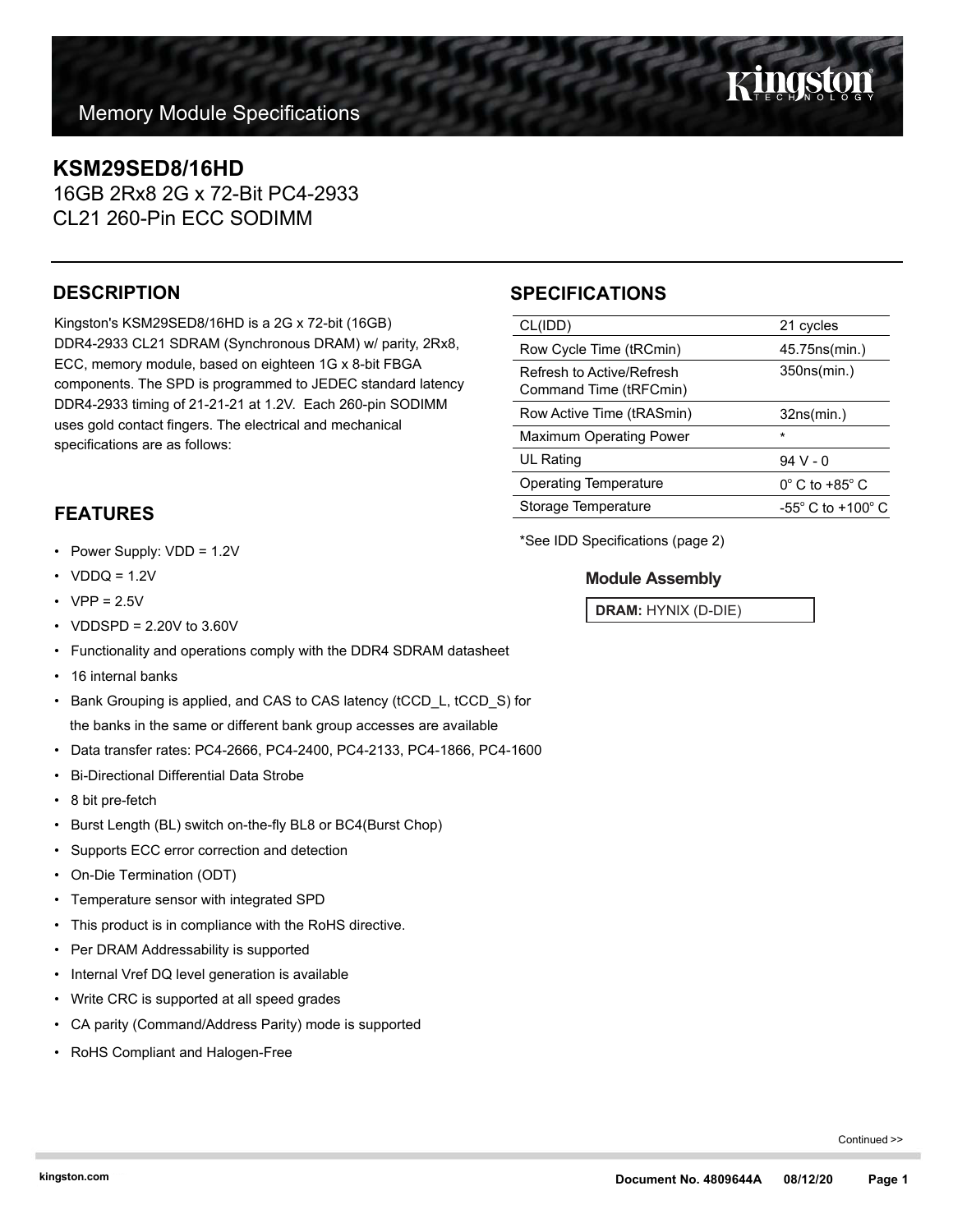# **IDD Specifications**

| <b>IDD</b>        |      |      |  |  |
|-------------------|------|------|--|--|
| <b>Symbol</b>     | 2933 | unit |  |  |
| IDD <sub>0</sub>  | 540  | mA   |  |  |
| IDD0A             | 542  | mA   |  |  |
| IDD1              | 608  | mA   |  |  |
| IDD1A             | 632  | mA   |  |  |
| IDD2N             | 480  | mA   |  |  |
| IDD2NA            | 483  | mA   |  |  |
| IDD2NT            | 569  | mA   |  |  |
| IDD2NL            | 331  | mA   |  |  |
| IDD2NG            | 479  | mA   |  |  |
| IDD2ND            | 460  | mA   |  |  |
| IDD2NP            | 489  | mA   |  |  |
| IDD2P             | 320  | mA   |  |  |
| IDD <sub>20</sub> | 423  | mA   |  |  |
| IDD3N             | 518  | mA   |  |  |
| IDD3NA            | 518  | mA   |  |  |
| IDD3P             | 392  | mA   |  |  |
| IDD4R             | 1212 | mA   |  |  |
| <b>IDD4RA</b>     | 1238 | mA   |  |  |
| IDD4RB            | 1226 | mA   |  |  |
| IDD4W             | 1209 | mA   |  |  |
| IDD4WA            | 1237 | mA   |  |  |
| IDD4WB            | 1124 | mA   |  |  |
| IDD4WC            | 1170 | mA   |  |  |
| IDD4WP            | 1352 | mA   |  |  |
| IDD5B             | 1990 | mA   |  |  |
| IDD5F2            | 1496 | mA   |  |  |
| IDD5F4            | 1347 | mA   |  |  |
| IDD6N             | 338  | mA   |  |  |
| IDD6E             | 466  | mA   |  |  |
| IDD6R             | 218  | mA   |  |  |
| IDD6A             | 466  | mA   |  |  |
| IDD7              | 1398 | mA   |  |  |
| IDD <sub>8</sub>  | 176  | mA   |  |  |

| <b>IDD</b>         |      | unit | <b>IPP</b>       |      | unit |
|--------------------|------|------|------------------|------|------|
| <b>Symbol</b>      | 2933 |      | <b>Symbol</b>    | 2933 |      |
| IDD <sub>0</sub>   | 540  | mA   | IPP <sub>0</sub> | 76   | mA   |
| IDD0A              | 542  | mA   | IPP1             | 84   | mA   |
| IDD1               | 608  | mA   | IPP2N            | 61   | mA   |
| IDD1A              | 632  | mA   | IPP2P            | 56   | mA   |
| IDD <sub>2N</sub>  | 480  | mA   | IPP3N            | 243  | mA   |
| IDD2NA             | 483  | mA   | IPP3P            | 241  | mA   |
| <b>IDD2NT</b>      | 569  | mA   | IPP4R            | 180  | mA   |
| IDD2NL             | 331  | mA   | IPP4W            | 180  | mA   |
| IDD2NG             | 479  | mA   | IPP5B            | 503  | mA   |
| IDD2ND             | 460  | mA   | IPP5F2           | 339  | mA   |
| IDD2NP             | 489  | mA   | IPP5F4           | 296  | mA   |
| IDD <sub>2</sub> P | 320  | mA   | IPP6N            | 93   | mA   |
| IDD <sub>2Q</sub>  | 423  | mA   | IPP6E            | 125  | mA   |
| IDD3N              | 518  | mA   | IPP6R            | 74   | mA   |
| IDD3NA             | 518  | mA   | IPP6A            | 125  | mA   |
| IDD3P              | 392  | mA   | IPP7             | 175  | mA   |
| IDD4R              | 1212 | mA   | IPP8             | 59   | mA   |
|                    |      |      |                  |      |      |